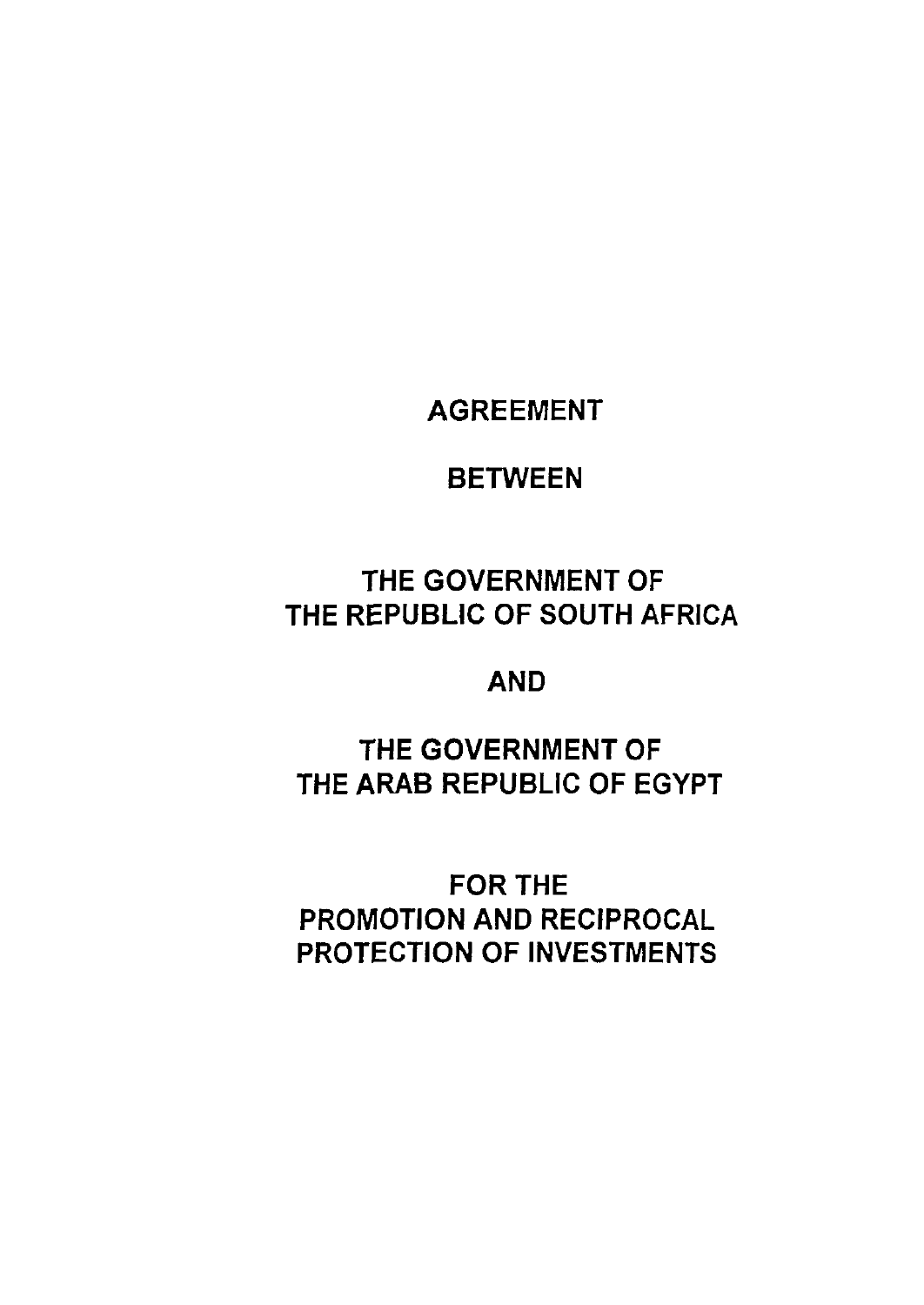The Government of the Republic of South Africa and The Government of The Arab Republic of Egypt, (hereinafter jointly referred to as the "Contracting Parties", and each in the singular as a "Contracting Party");

**DESIRING** to create favourable conditions for greater investment by investors of one Contracting Party; and

**RECOGNISING** that the encouragement and reciprocal protection under international agreement of such investments will be conducive to the stimulation of individual business initiative and will increase prosperity in the territories of both Contracting Parties;

**HEREBY AGREE** as follows: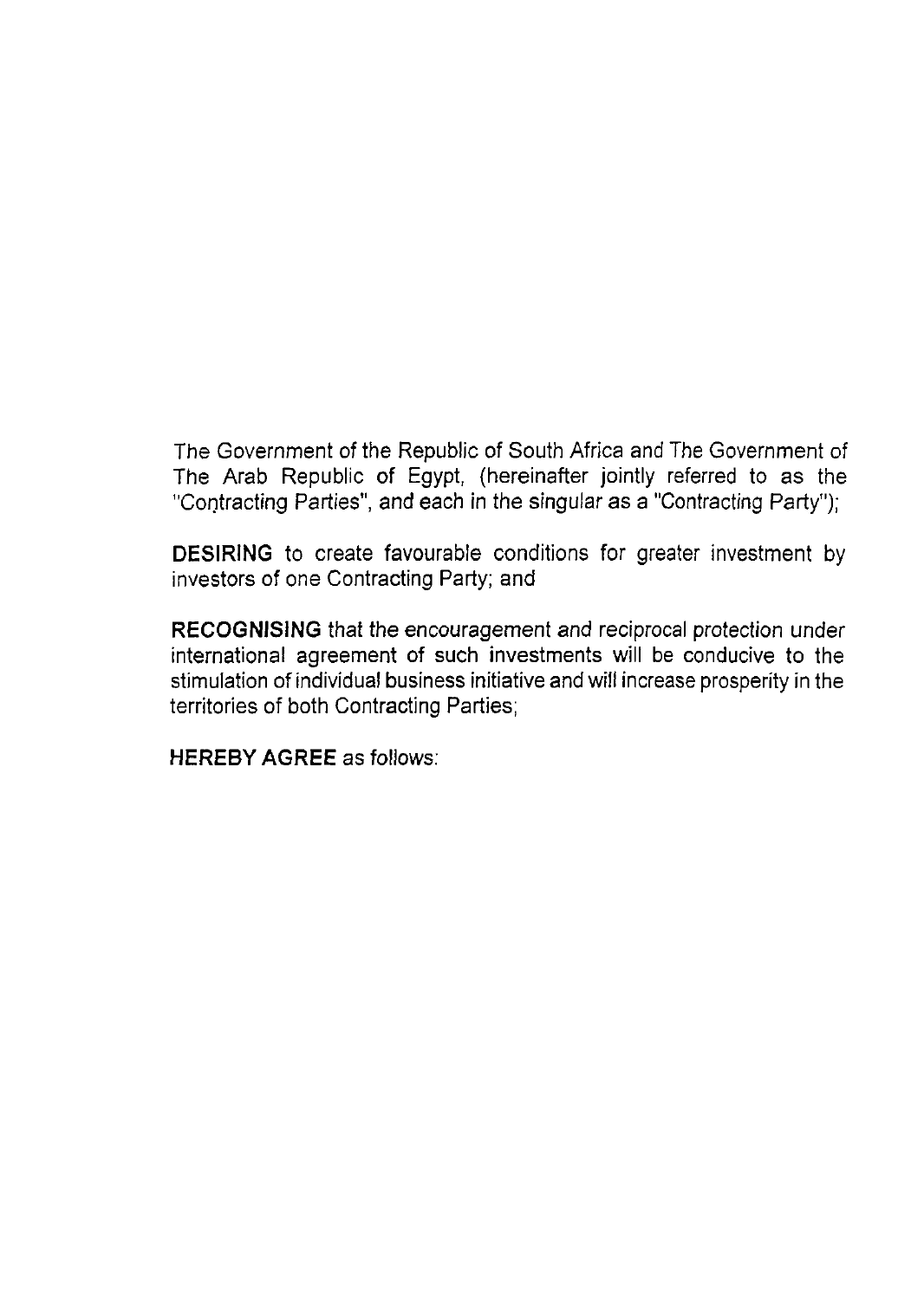### **ARTICLE 1** Definitions

 $(1)$ In this Agreement, unless the context otherwise indicates -

(a) "investment" means every kind of asset and in particular, though not exclusively, includes:

{i) movable and immovable property as well as other rights in rem such as mortgages, liens or pledges;

(ii) shares in and stock and debentures of a company *and* any other form of participation in a company;

(iii) claims to money, or to any performance under contract having an economic value;

(iv) intellectual property rights, in particular copyrights, patents, utilitymodel patents, registered designs, trade-marks, trade-names, trade and business secrets, technical processes, know-how, and goodwill;

(v) rights or permits conferred by law or under contract, including concessions to search for, cultivate, extract or exploit natural resources;

(b) "returns" means the amounts yielded by an investment and in particular, though not exclusively, includes profit, interest, capital gains, dividends, royalties and fees;

(c) "investor" means in respect to either Contracting Party:

(i) the "nationals" of a Contracting Party, being those natural persons *deriving* their status as nationals of a Contracting Party from the law of that Contracting Party; and

(ii) the "companies" of a Contracting Party, being any legal person, corporation, firm or association incorporated or constituted in accordance with the law of that Contracting Party;

(e) "territory" means the territory of a Contracting Party, including the territorial sea and any maritime area situated beyond the territorial sea of that Contracting Party, which has been or might in the future be designated under the national law of the Contracting Party concerned, in accordance with international law, as an area within which the Contracting Party may exercise sovereign rights and jurisdiction.

 $(2)$  Any change in the form in which assets are invested does not affect their character as investments.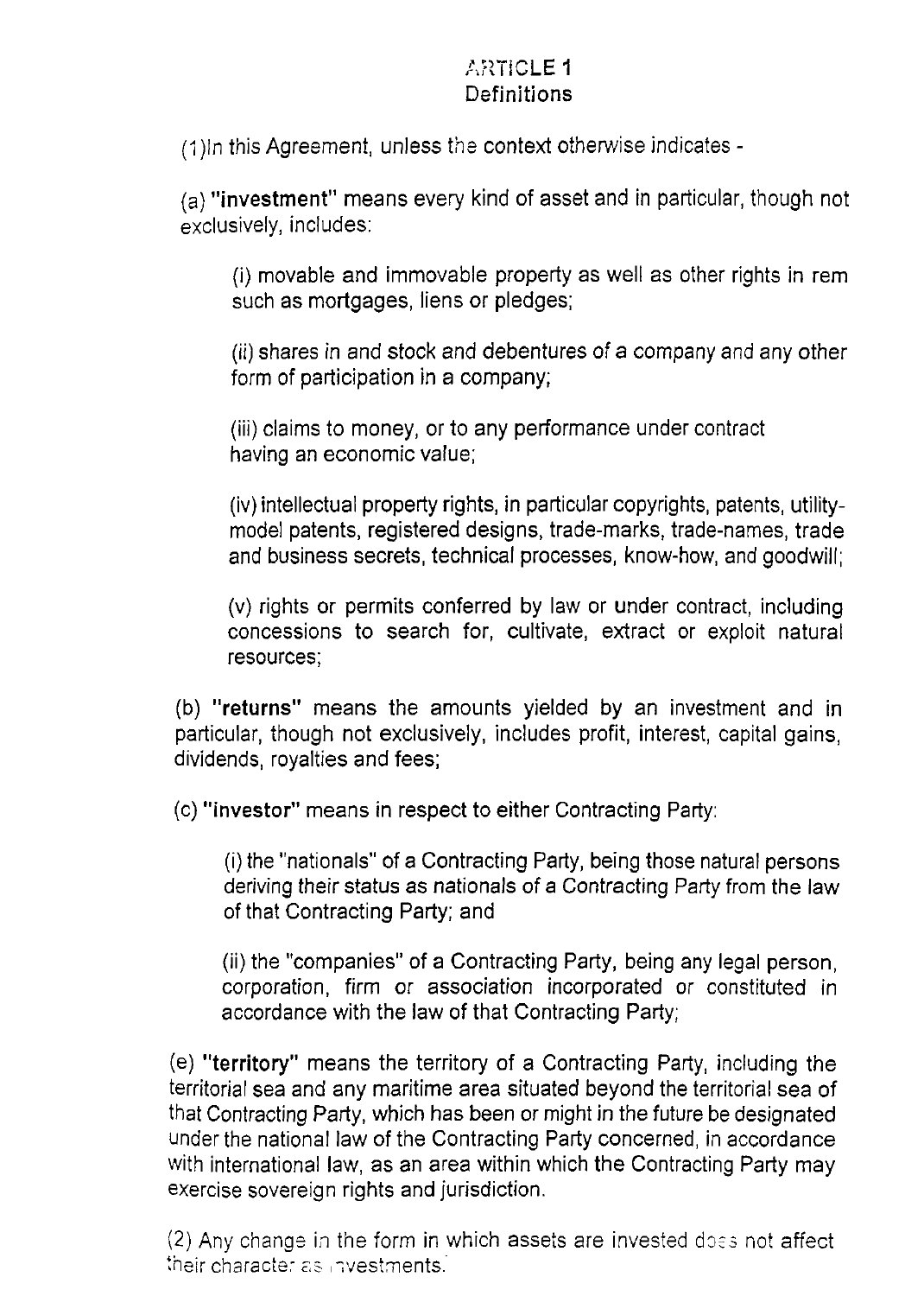### ARTICLE *2*  Promotion of Investments

(1) Each Contracting Party shall, subject to its general policy in the field of foreign investment, encourage investments in its territory by investors of the other Contracting Party, and, subject to its right to exercise powers conferred by its laws, shall admit such investments.

(2) Each Contracting Party shall grant, in accordance with its laws. the necessary permits in connection with such investments and with the carrying out of licensing agreements and contracts for technical, commercial or administrative assistance.

(3) In order to create favourable conditions for assessing the financial position and results of activities related to investments in the territory of a Contracting Party, that Contracting Party shall - notwithstanding its own requirements for bookkeeping and auditing - permit the investment to be subject also to bookkeeping and auditing according to standards which the investor is subjected to by his or its national requirements or according to internationally accepted standards (such as International Accountancy Standards (!AS) drawn up by the International Accountancy Standards Committee (IASA) ). The results of such accountancy and audit shall be freely transferable to the investor.

#### ARTICLE 3 Treatment of Investments

(1) Investments and returns of investors of either Contracting Party shall at all times be accorded fair and equitable treatment and shall enjoy full protection in the territory of the other Contracting Party. Neither Contracting Party shall in any way impair by unreasonable or discriminatory measures the management, maintenance, use, enjoyment or disposal of investments in its territory of investors of the other Contracting Party.

(2) Each Contracting Party shall in its territory accord to investments and returns of investors of the other Contracting Party treatment not less favourable than that which it accords to investments and returns of its own investors or to investments and returns of investors of any third State.

(3) Each Contracting Party shall in its territory accord to investors of the other Contracting Party treatment not less favourable than that which it accords to its own investors or to investors of any third State.

(4) The provisions to paragraphs (2) and (3) shall not be construed so as to oblige one Contracting Party to extend to the investors of the other Contracting Party the benefit of any treatment, preference or privilege resulting from: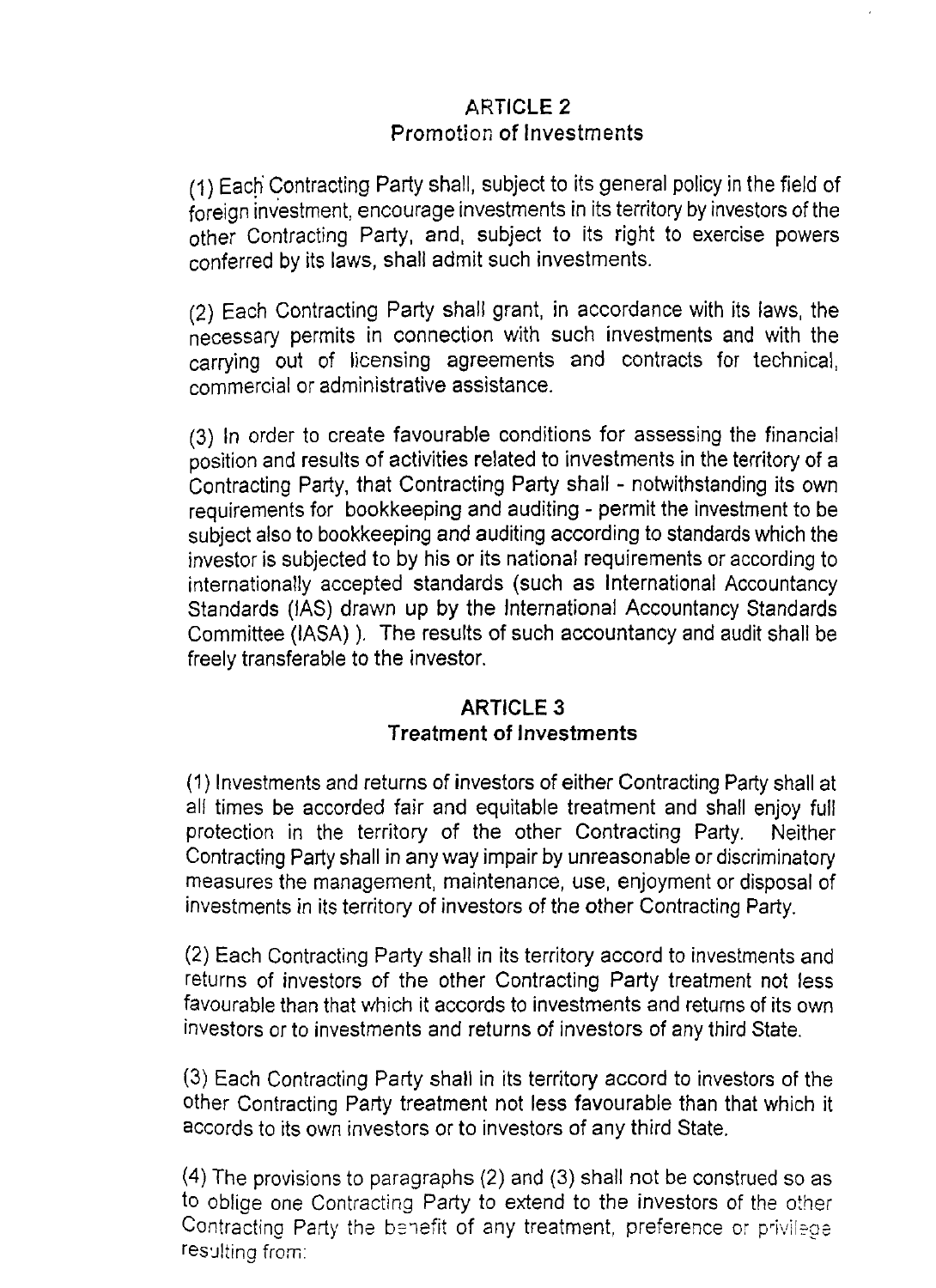$(e)$  any existing or future customs union, free trade area, common market, any similar internatior of agreement or any interim arrangement leading up to such customs union, free trade area, or common market to which either of the Contracting Parties is or may become a party, or

(b) any international agreement or arrangement relating wholly or mainly to taxation or any domestic legislation relating wholly or mainly to taxation.

(5) ff a Contracting Party accords special advantages to development finance institutions with foreign participation and established for the exclusive purpose of development assistance through mainly non-profit activities, that Contracting Party shall not be obliged to accord such advantages to development finance institutions or other investors of the other Contracting Party.

#### ARTICLE 4 Compensation for Losses

(1) Investors of one Contracting Party whose investments in the territory of the other Contracting Party suffer losses owing to war or other armed conflict, revolution, a state of national emergency, revolt, insurrection or riot in the territory of the latter Contracting party shall be accorded by the latter Contracting Party treatment, as regards restitution, indemnification, compensation or other settlement, not less favourable than that which the latter Contracting Party accords to its own investors or to investors of any third State.

(2) Without derogating from the provisions of paragraph (1) of this Article, investors of one Contracting Party who in any of the situations referred to in that paragraph suffer losses in the territory of the other Contracting Party resulting from:

(a) requisitioning of their property by the forces or authorities of the latter Contracting Party, or

(b) destruction of their property by the forces or authorities of the latter Contracting Party, which was not caused in combat action or was not required by the necessity of the situation,

shall be accorded restitution or adequate compensation.

### ARTICLE 5 Expropriation

(1) Investments of investors of either Contracting Party shall not he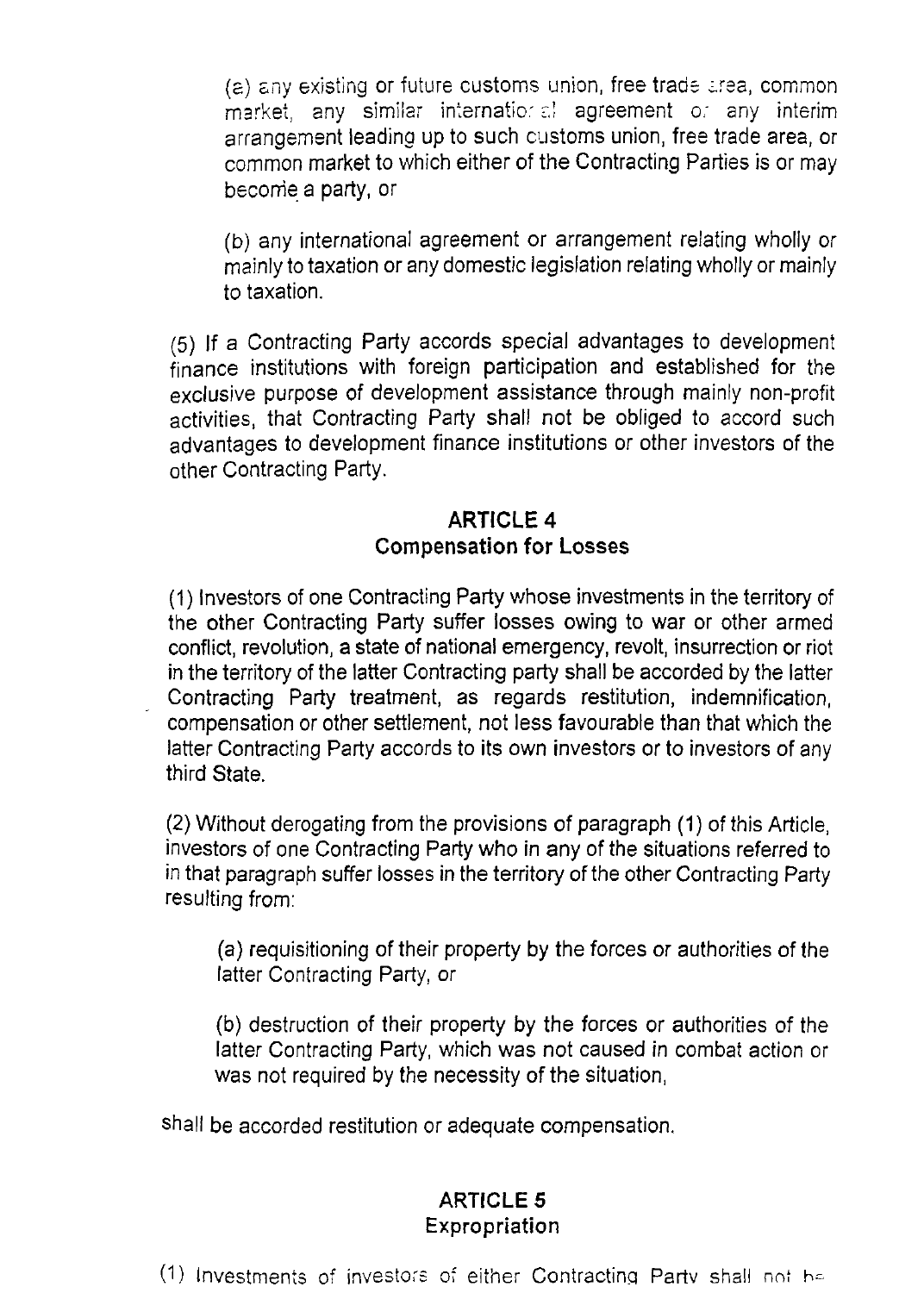nationalised, ex<sub>x</sub>. ... lated or subjected to ... aasures naming encods ecuivalent to nation. . .sation or expropriation . hereinafter referred to as  $\epsilon_{\rm b}$  oropriation") in the territory of the other Contracting Party except for public interests, under due process of law, on a non-discriminatory basis and against prompt, adequate and effective compensation. Such compensation shall be at least equal to the market value of the investment expropriated immediately before the expropriation or before the impending expropriation became public knowledge, whichever is the earlier, shall include interest at a normal commercial rate until the date of payment, shall be made without delay, and be effectively realizable.

(2) The investor affected by the expropriation shall have a right, under the law of the Contracting Party making the expropriation, to prompt review, by a court of law of other independent and impartial forum of that Contracting Party, of his or its case and of the valuation of his or its investment in accordance with the principles referred to in paragraph (1).

### **ARTICLE 6** Transfers of Investments and Returns

(1) Each Contracting Party shall allow investors of the other Contracting Party the free transfer of payments relating to their investments and returns, including compensation paid pursuant to articles 4 and 5.

(2) All transfers shall be effected without delay in any convertible currency at the market rate of exchange applicable on the date of transfer. In the absence of a market for foreign exchange, the rate to be used will be the most recent exchange rate applied to inward investments or the most recent exchange rate for conversion of currencies into Special Drawing Rights, whichever is the more favourable to the investor.

(3) Transfers shall be done *in* accordance with the laws pertaining thereto. Such laws shall not, however, regarding either the requirements or the application thereof, impair or derogate from the free and undelayed transfer allowed in terms of paragraphs (1) and (2).

(4) The provisions relating to transfers under Article 6 shall not be applicable to nationals of the Arab Republic of Egypt to the extent that such provisions are incompatible with the foreign exchange restrictions on foreign nationals with permanent residence in and having immigrated to the Republic of South Africa in force on the date of entry into force of the Agreement. The exemptions provided for in this sub-Article shall automatically terminate for each restriction *upon* removal of such restriction.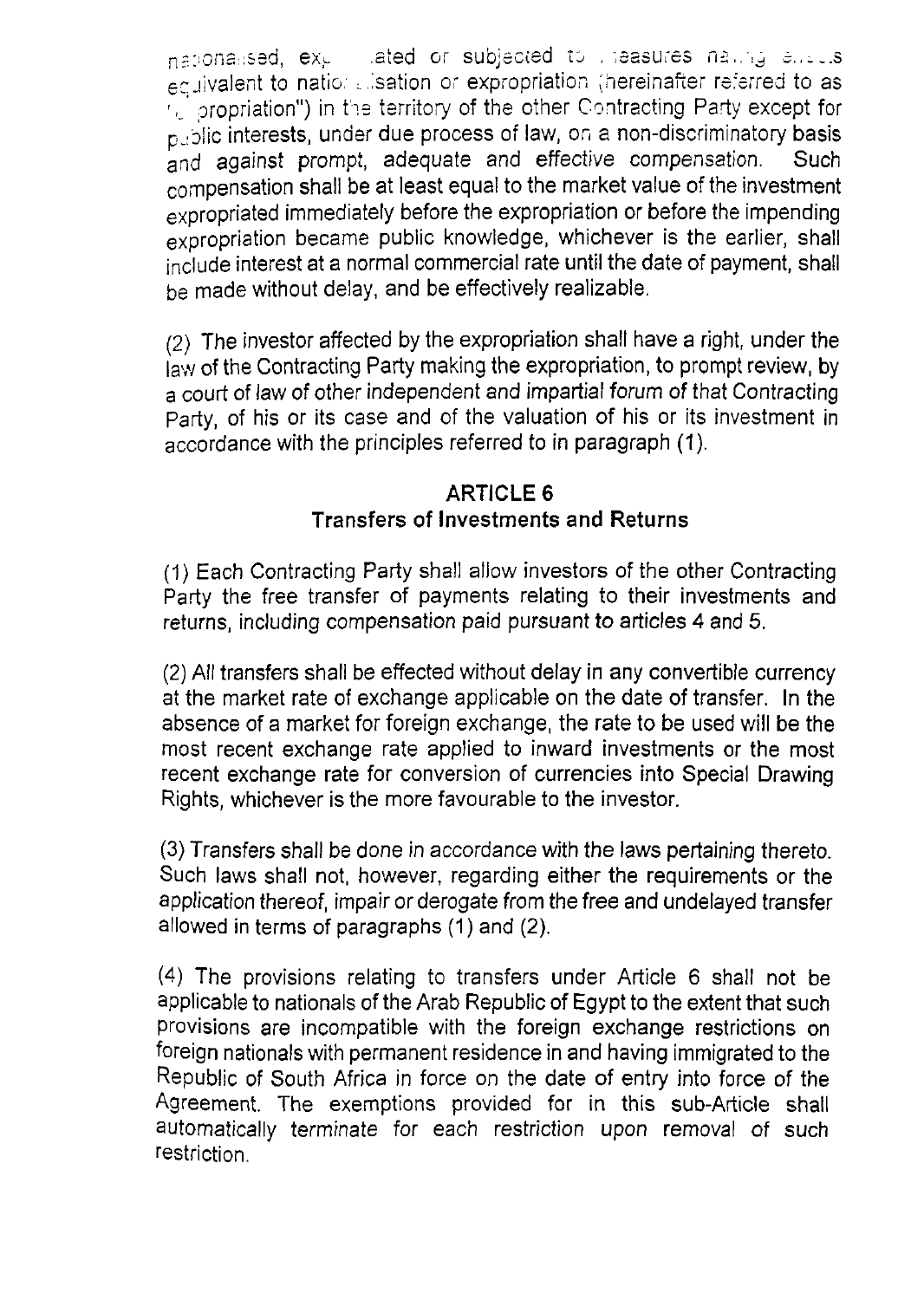#### ARTICLE *i'*  Settlement of Disputes between an Investor and a Contracting Party

(1) Any legal dispute between an investor of one Contracting Party and the other Contracting Party relating to an investment of the former which has not been amicably settled shall, after a period of six months from written notification of a claim, be submitted to international arbitration if the investor concerned so wishes.

(2) Where the dispute is referred to international arbitration, the investor and the Contracting Party concerned in the dispute may agree to refer the dispute either to:

(a) the International Centre for the Settlement of Investment Disputes (ICSID) established by the Convention on the Settlement of Investment Disputes between States and Nationals of other States, opened for signature at Washington DC on 18 March 1965, when each Contracting Party has become a party to said Convention.

As long as this requirement is not met, each Contracting Party agrees that the dispute may be settled under the rules governing the Additional Facility for the Administration of Proceedings by the Secretariat of ICSID; or

(b) an international arbitrator or ad hoc arbitration tribunal to be established by agreement between the parties to the dispute; or

(c) arbitration under the Cairo Regional Centre for International Commercial Arbitration.

(3) If after a period of three months from written notification of the investor's decision to refer the dispute to international arbitration there is no agreement on one of the alternative procedures referred to in paragraph (2), the dispute shall, at the request in writing of the investor concerned, be dealt with in terms of the procedure preferred by the investor.

( 4) The decision in resolution of the dispute shall be derived by application of the national law, including the rules relating to conflicts of law, of the Contracting Party involved in the dispute in whose territory the investment has been made, the provisions of this Agreement, the terms of the specific agreement which may have been entered into regarding the investment as well as the principles of international law.

(5) The award made by the arbitrator concerned in terms of paragraphs (2) or (3) shall be final and *binding* on the parties to the dispute. Each Contracting Party shall give effect to the award under its national law.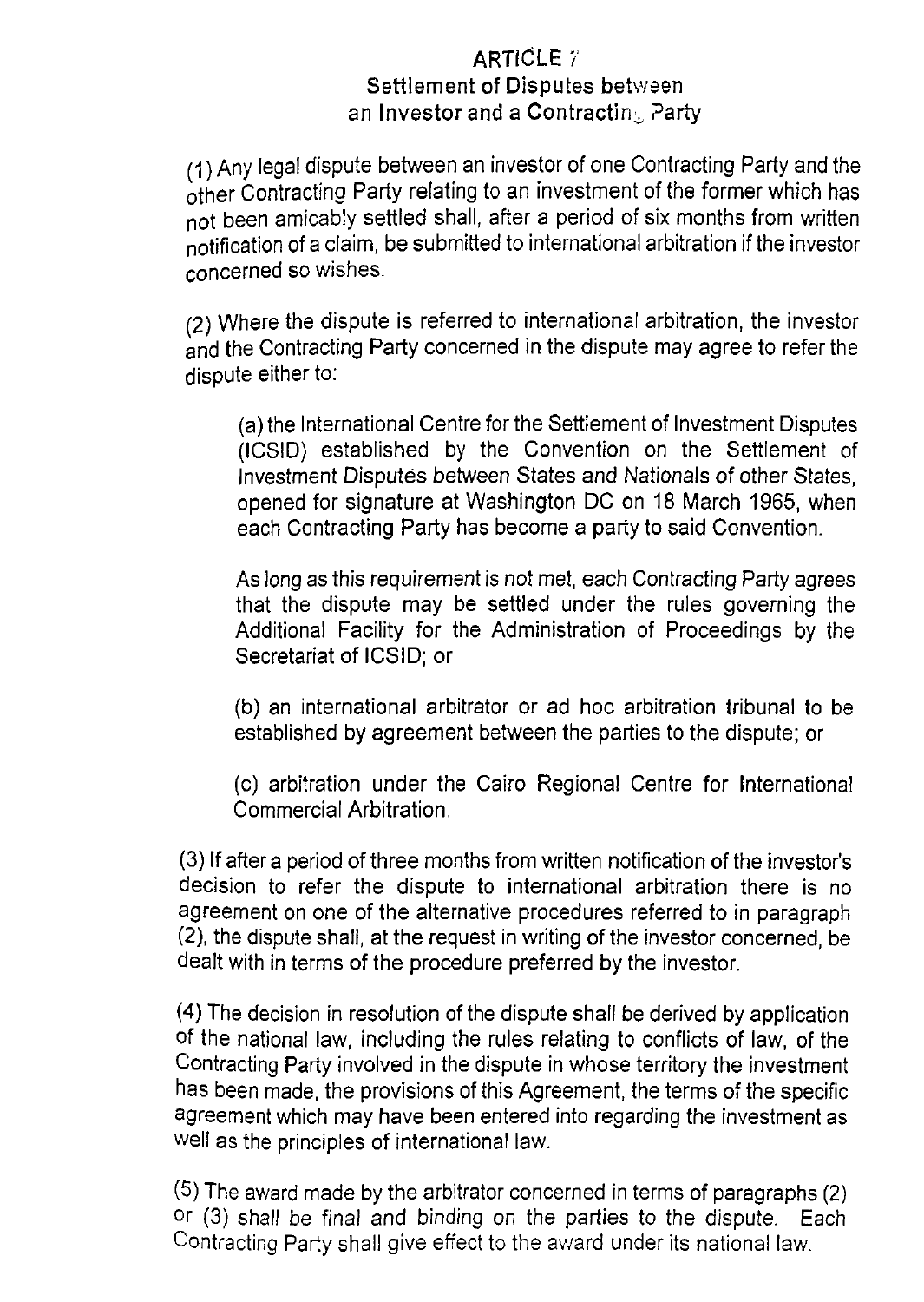#### ARTICLE: *8*

### Disputes be... sen the Contracting Parties

(1) Any dispute between the Contracting Parties concerning the interpretation or application of this Agreement should, 1f possible, be settled through negotiations between the Governments of the two Contracting Parties.

(2) If the dispute cannot thus be settled within a period of sixth months, following the date on which such negotiations were requested by either contracting Party, it shall upon the request of either Contracting Party be submitted to an arbitral tribunal.

(3) Such an arbitral tribunal shall be constituted for each individual case in the following way. Within two months of the receipt of the request for arbitration, each Contracting Party shall appoint one member of the tribunal. Those two members shall then select a national of a third State who on approval by the two Contracting Parties shall be appointed Chairman of the tribunal. The Chairman shall be appointed within two months from the date of appointment of the other two members.

(4) If within the periods specified in paragraph (3) of this Article the necessary appointments have not been made, either Contracting Party may, in the absence of any other agreement, invite the President of the International Court of Justice to make any necessary appointments. If the President is a national of either Contracting Party or if he is otherwise prevented from discharging the said function, the Vice-President shall be invited to make the necessary appointments. If the Vice-President is a national of either Contracting Party or if he too is prevented from discharging the said function, the Member of the International Court of Justice next in seniority who is not a national of either Contracting Party shall be invited to make the necessary appointments.

(5) The arbitral tribunal shall decide the dispute according to this Agreement and the principles of international law. The arbitral tribunal shall reach its decision by a majority of votes. Such decision shall be final and binding on both Contracting Parties. Each Contracting Party shall bear the cost of its own member of the tribunal and of its representation in the arbitral proceedings; the cost of the Chairman and the remaining cost shall be borne in equal parts by the Contracting Parties. The tribunal may, however, in its decision direct that a higher proportion of costs shall be borne by one of the two Contracting Parties. The tribunal shall determine its own procedures, unless the Contracting Parties agree otherwise.

### ARTICLE 9 **Subrogation**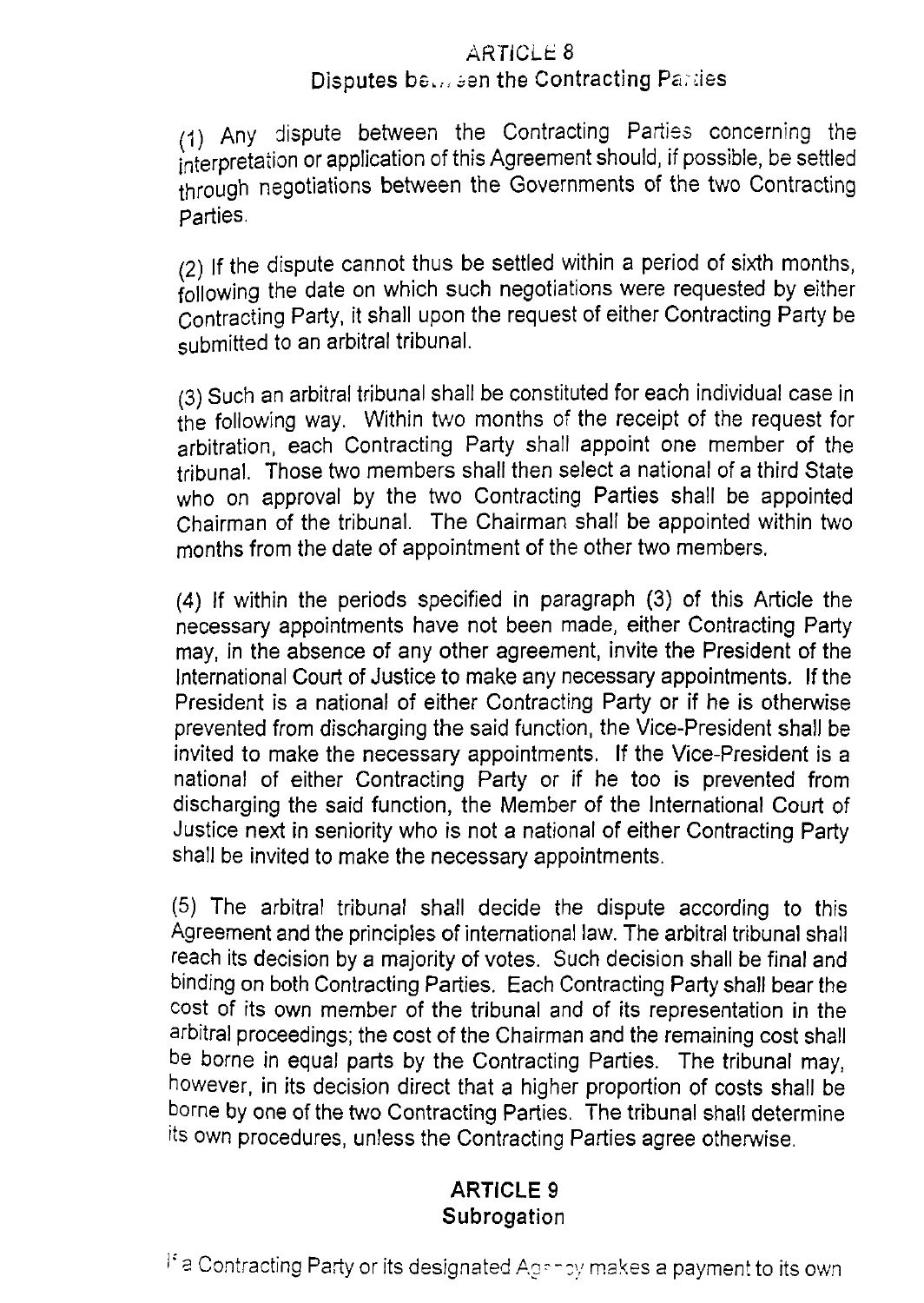investor under a guarantee it has given in respect of an investment in the territory of the other Contracting Party, the latter Contracting Party shall recognise the assignment, whether by law or by legal transaction, to the former Contracting Party of all the rights and claims of the indemnified investor, and shall recognize that the former Contracting Party or its designate agency is entitled to exercise such rights and enforce such claims by virtue of subrogation, to the same extent as the original investor.

#### ARTICLE 10 Application of other Rules

(1) If the provisions of the law of either Contracting Party or obligations under international law existing at present of established hereafter between the Contracting Parties in addition to the present Agreement contain rules, whether general or specific, entitling investments and returns of investors of the other Contracting Party to treatment more favourable than is provided for by the present Agreement, such rules shall to the extent that they are more favourable prevail over the present Agreement.

(2) Each Contracting Party shall observe any other obligation it may have entered into with regard to investments of investors of the other Contracting Party.

#### ARTICLE 11 Scope of the Agreement

This Agreement shall apply to all investment, whether made before or after the date of entry into force of this Agreement, but shall not apply to any dispute which arose before entry into force of this Agreement.

#### ARTICLE 12 Final Clauses

(1) The Contracting Parties shall notify each other when the legal requirements for the entry into force of this Agreement have been fulfilled. The Agreement shall enter into force thirty days after the date of the last notification.

(2) This Agreement shall remain in force for a period of ten years. Thereafter it shall continue in force until the expiration of twelve months from the date on which either Contracting Party shall have given written notice of termination to the other.

(3) In respect of investments made prior to the date when the notice of termination becomes effective, the provisions of articles 1 to 11 remain in rice with respect to such investments for a further period of ten years from .<br>Thi date,